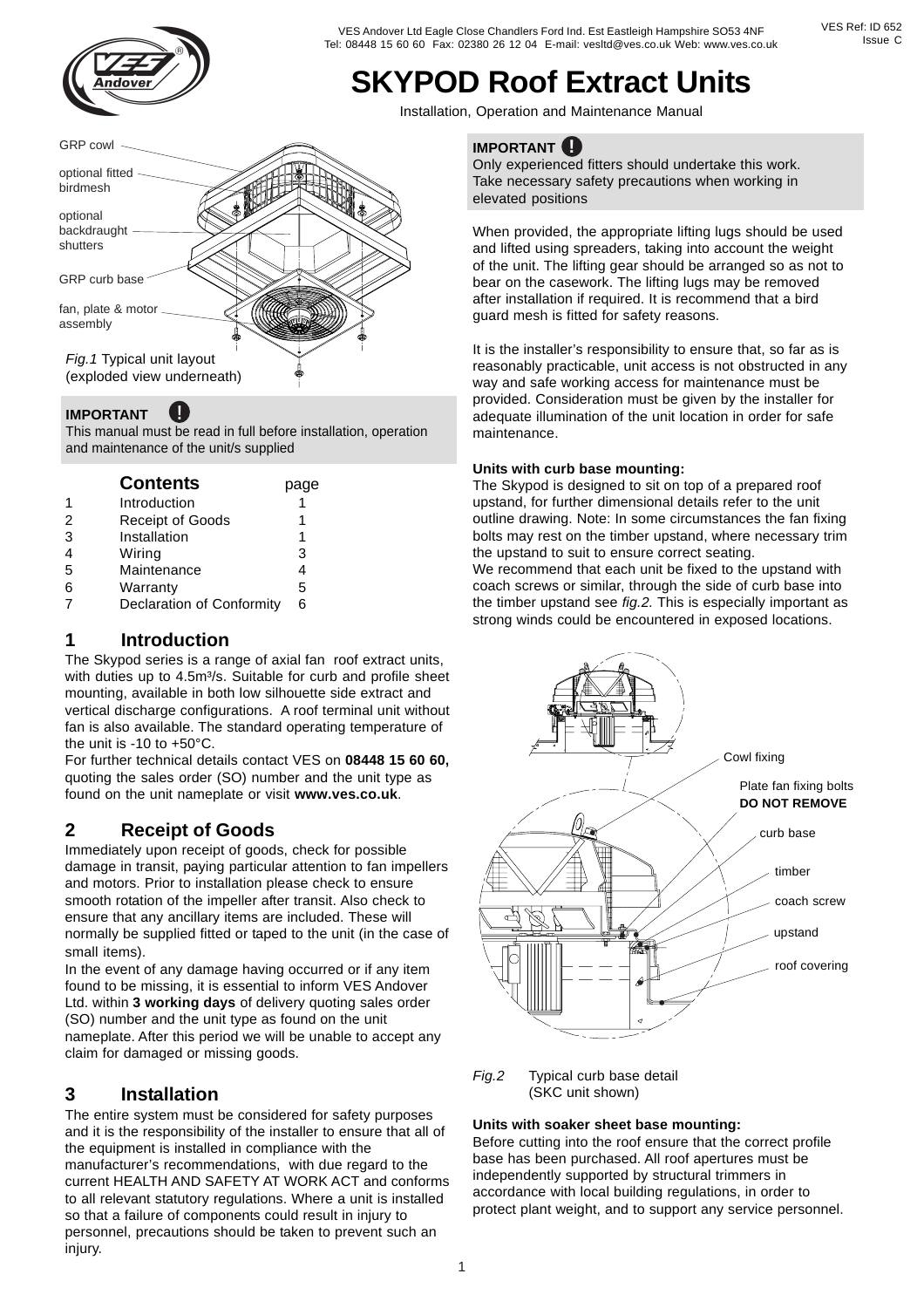

### **SKYPOD Roof Extract Units**<br>Installation, Operation and Maintenance Manual

#### **3 Installation** *continued* **Ideal location**

The Skypod unit complete with soaker sheet is designed for sloping roofs only, to a maximum pitch of 30°. We recommend that each unit be supported by and fixed to a purlin box, using the appropriate fixings (supplied by others), through the top of the curb base and fan plate (see *fig. 3*)*.* In some circumstances the fan fixing bolts may rest on the trim around the top of the purlin box upstand. Cut and trim this to suit, to ensure the unit is correctly seated. This installation may require more than one engineer as access to both the roof and ventilated area may be required. The soaker sheet acts as flashing to ensure weather proofing.

It may not always be possible to install the unit in its optimum position, however the following should be considered when positioning the unit:

If locating roof units in roof lights, trimmer supports are essential**.** Care should be taken to avoid siting units directly above tie bars or purlins as this may obstruct the fan and reduce the unit performance.

#### **! IMPORTANT**

When the unit is fitted to corrugated roofs, the unit must sit central to any one sheet and not where two sheets join together to ensure there is adequate support for the unit.

On existing roofs we recommend that the top edge of the soaker sheet be installed under the ridge capping, however good weather proofing can also be achieved further down the roof provided the soaker sheet top edge tucks under the existing roof panel. For structural support a purlin box should be used, and trimmers fitted between the purlins to support the assembly. For tiled roofs, the soaker sheet should be appropriately flashed as you would a chimney so as to ensure good weatherproofing.

On metal decking roofs it is often impractical and unwise to attempt to lift the roofing sheets and install the roof unit as described above. In these circumstances we recommend that a sufficiently sized hole be cut in the required location for the roof unit and the unit be supported and fixed into position as above.

Once in position a cover sheet can be run from the apex (under the ridge capping), down to and just overlapping the edge of the unit soaker sheet, to ensure weatherproofing (see *fig.4).*



*Fig.3* Typical profile roof detail (SKV unit shown) *Fig.5* Isolator bracket

Where possible site the roof unit with the top edge of the soaker sheet placed under the ridge capping.

If a lower position is required tuck top edge of soaker sheet under desired roof panel to ensure weatherproofing.





#### **3 Wiring**

The Skypod series contain an axial plate fan, acting as extract roof units.

All electrical connections to any unit must be carried out in accordance with the current edition of the I.E.E REGULATIONS and only competent electricians should be allowed to affect any electrical work to our units.

#### **! IMPORTANT**

Do not connect any unit to an electrical supply voltage outside of that indicated on the motor nameplate

If an optional isolator is fitted make the appropriate electrical connection as shown in *fig 13* using a suitable weatherproof gland (supplied by others) and the appropriate knockout in the isolator. Should the installation require a supply from within the building a pre-punched hole in the isolator plate and fan have been provided (*see fig 5*). Using the hole in the plate as a guide, carefully make a hole in the GRP and again gland as appropriate. It may be necessary to remove the cowl or the entire fan assembly in order to affect this work; it is important only the required fixings are removed (refer to *fig 2)* and that all parts are reinstated correctly.

The mains supply cable should be suitably sized and terminated as shown in *fig.7, 8, 9*, 10, 11, & 12 electrical details are shown in *fig.6.*

Pre-punched hole for 20mm cable gland to connect supply to the isolator from within the building.



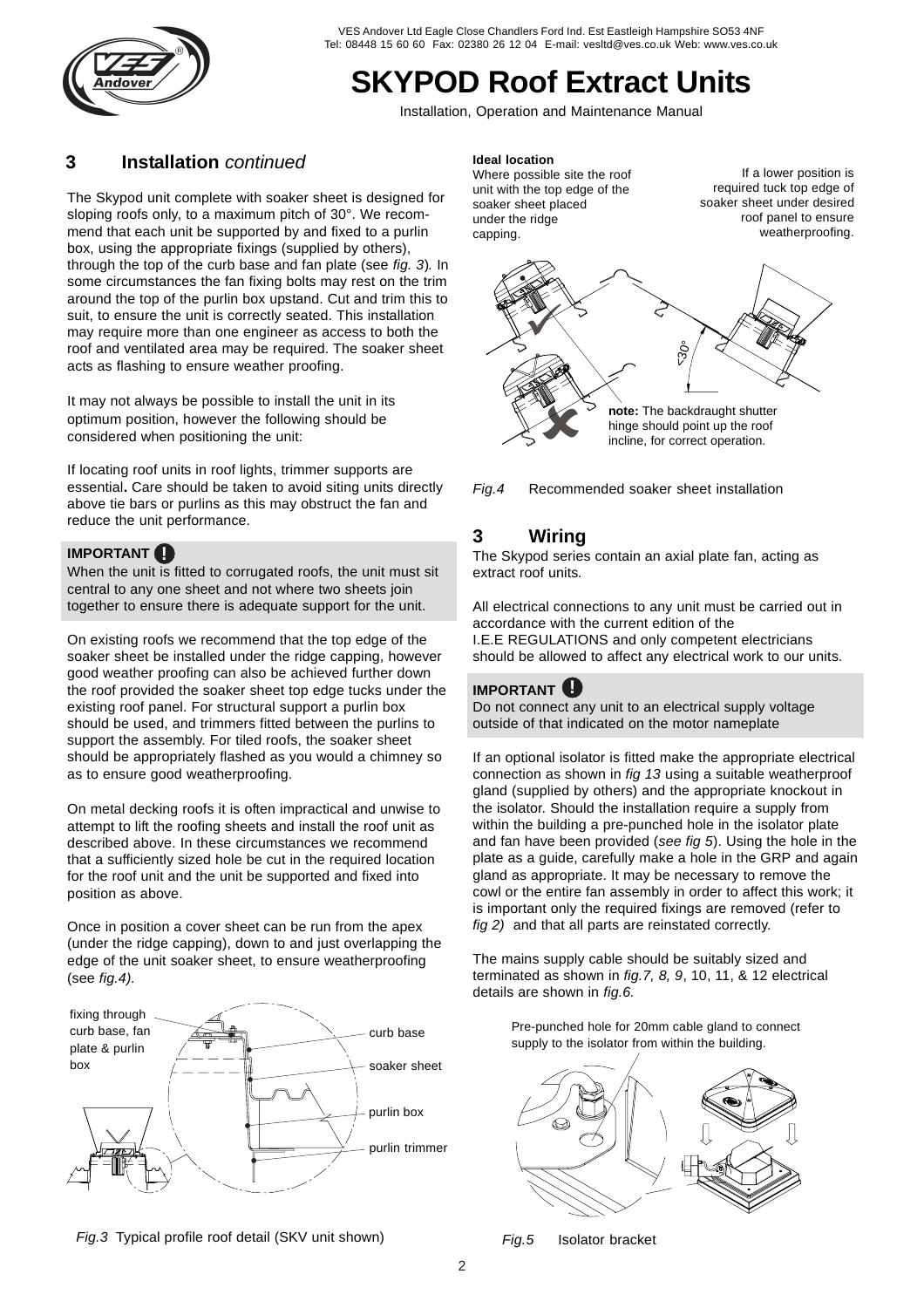

# **SKYPOD Roof Extract Units**<br>
Installation, Operation and Maintenance Manual<br> **A Wiring continued**

#### **4 Wiring** *continued*

*Fig.6* Electrical Details

|         | MODEL                 |                |                |   | <b>FAN SPEED</b><br><b>RPM</b> | <b>MOTOR SIZE</b><br>kW | <b>FLC</b><br>230V | <b>FLC</b><br>400V |
|---------|-----------------------|----------------|----------------|---|--------------------------------|-------------------------|--------------------|--------------------|
| SKC/SKV | 250/                  | 4              | ٠              | 1 | 1400                           | 0.04                    | 0.27               |                    |
| SKC/SKV | 315                   | 4              | ٠              | 1 | 1400                           | 0.14                    | 0.67               |                    |
| SKC/SKV | 355/                  | $\overline{4}$ | ۰              | 1 | 1400                           | 0.16                    | 0.76               |                    |
| SKC/SKV | 400/                  | 4              | ٠              | 1 | 1400                           | 0.25                    | 1.06               |                    |
| SKC/SKV | 400<br>$\prime$       | 6              | ÷,             | 1 | 900                            | 0.12                    | 0.54               |                    |
| SKC/SKV | 450/                  | 4              | $\overline{a}$ | 1 | 1400                           | 0.45                    | 1.96               |                    |
| SKC/SKV | 450<br>$\sqrt{ }$     | 6              | L,             | 1 | 900                            | 0.17                    | 0.74               |                    |
| SKC/SKV | 500                   | 4              | ٠              | 1 | 1400                           | 0.72                    | 3.29               |                    |
| SKC/SKV | 500/                  | 6              | ÷,             | 1 | 900                            | 0.29                    | 1.40               |                    |
| SKC/SKV | 560/                  | 4              | ٠              | 1 | 1400                           | 0.90                    | 3.67               | ٠                  |
| SKC/SKV | 560<br>$\prime$       | $\overline{4}$ | L,             | 3 | 1400                           | 1.03                    |                    | 1.83               |
| SKC/SKV | 560<br>$\overline{1}$ | 6              | $\overline{a}$ | 1 | 900                            | 0.44                    | 1.83               |                    |
| SKC/SKV | 630/                  | $\overline{4}$ | ä,             | 3 | 1400                           | 1.23                    |                    | 2.13               |
| SKC/SKV | 630                   | 6              | $\overline{a}$ | 1 | 900                            | 0.54                    | 2.40               | ٠                  |
| SKC/SKV | 630<br>$\sqrt{ }$     | 6              | ÷,             | 3 | 900                            | 0.53                    |                    | 1.10               |
| SKC/SKV | 630/                  | 8              | ٠              | 1 | 700                            | 0.28                    | 1.47               |                    |
| SKC/SKV | 800/                  | 6              | ÷              | 1 | 830                            | 1.35                    | 6.30               |                    |
| SKC/SKV | 800<br>$\prime$       | 6              | $\overline{a}$ | 3 | 900                            | 1.40                    | ٠                  | 3.80               |
| SKC/SKV | 800                   | 8              | ä,             | 1 | 660                            | 0.64                    | 2.70               |                    |
| SKC/SKV | 800<br>$\prime$       | 8              | -              | 3 | 670                            | 0.69                    |                    | 1.75               |

#### **Standard motor wiring arrangement**

#### **Standard motor wiring arrangement** *Fig.8* 400V 3Ph 50Hz

*Fig.7* 400V 3Ph 50Hz

For SKC/SKV Units: 560/4-3, 630/4-3 & 630/6-3



For SKC/SKV Units:

800/6-3 & 800/8-3



Note: A trial connection of the three phase (3Ph) supply should be made to check that the fan rotates in the correct direction as indicated on the fan. If the rotation is incorrect, interchange any two phases of the incoming supply at the terminal block.

**IMPORTANT**

**!**

**When SKC/SKV 800 3~ units are used in conjunction with a SC310 speed controller, a Neutral should be run from the central star point 'U2' on the fan motor, back to the controller.**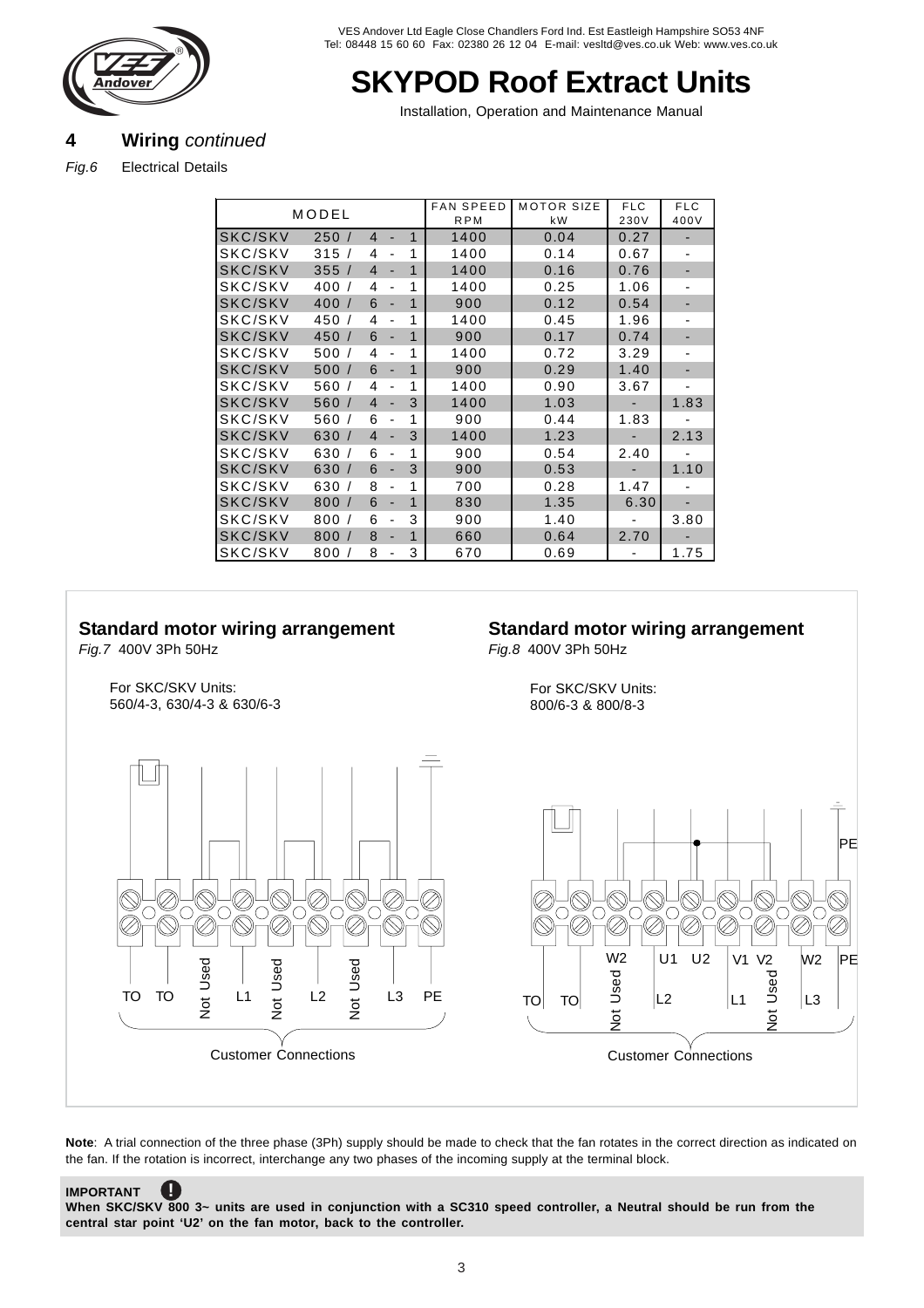

### **SKYPOD Roof Extract Units**<br>Installation, Operation and Maintenance Manual

**4 Wiring** *continued*

#### **Standard motor wiring arrangement**

*Fig.9* 230V 1Ph 50Hz



For SKC/SKV Units: 250/4-1

#### **Standard motor wiring arrangement**

*Fig.10* 230V 1Ph 50Hz



Customer Connections Customer Connections

For SKC/SKV Units: 315/4-1, 355/4-1, 355/6-1,400/4-1, 400/6-1, 450/4-1, 450/6-1, 450/8-1 500/4-1, 500/6-1, 500/8-1,560/4-1, 560/6-1,560/8-1,630/6-1 & 630/8-1

#### **Standard motor wiring arrangement**

*Fig.11* 230V 1Ph 50Hz



For SKC/SKV Units: 800/6-1 & 800/8-1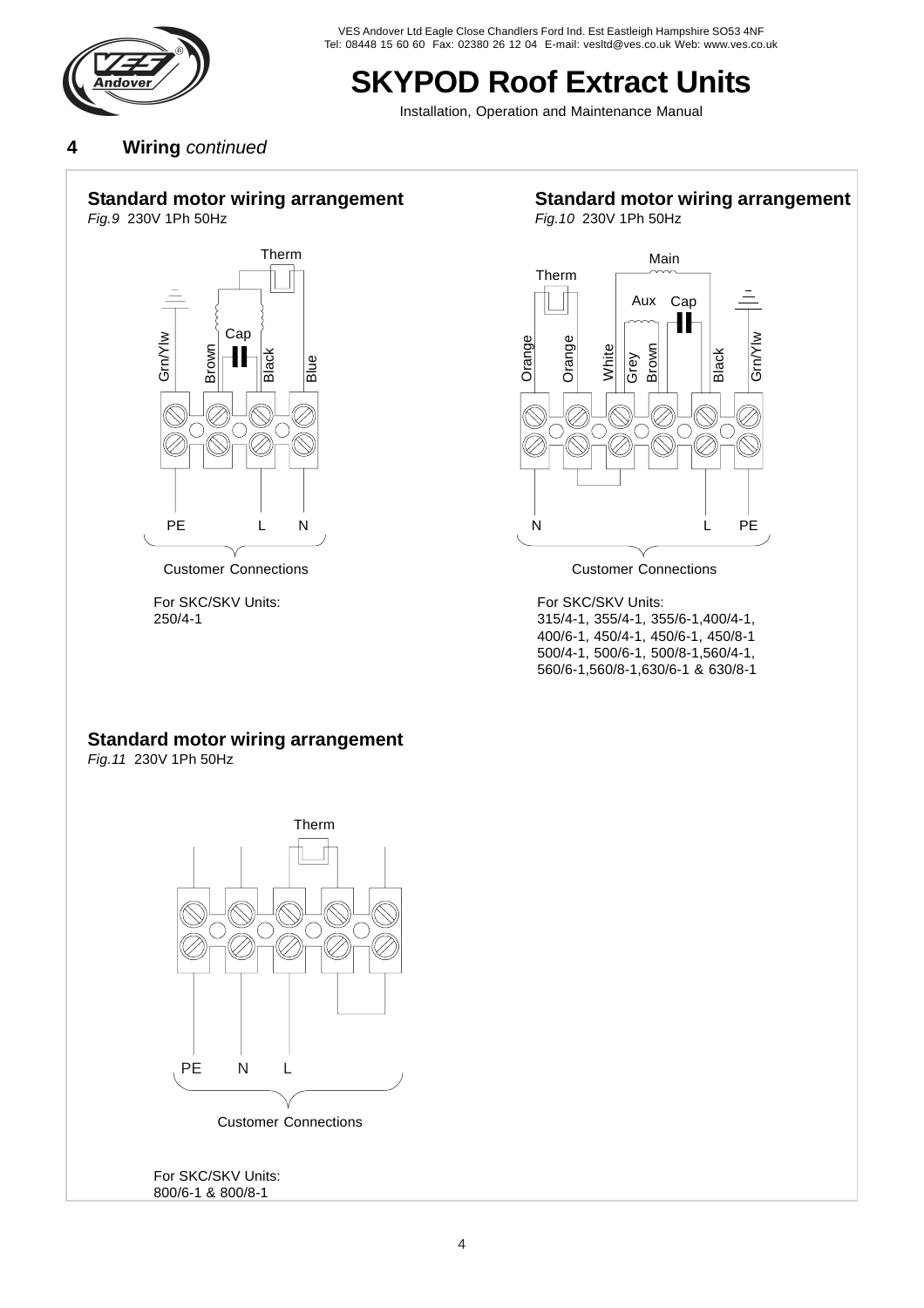

# **SKYPOD Roof Extract Units**<br>
Installation, Operation and Maintenance Manual<br> **A Wiring continued**

#### **4 Wiring** *continued*

#### **Standard motor wiring arrangement**

*Fig.12* Customer connections to local isolator



**Note**: A trial connection of the three phase (3Ph) supply should be made to check that the fan rotates in the correct direction as indicated on the fan. If the rotation is incorrect, interchange any two phases of the incoming supply at the terminal block. **Important:** When used in conjunction with a speed controller refer to the appropriate controller wiring diagram\*

#### **5 Maintenance**

#### **IMPORTANT !!!**

Before attempting to carry out any maintenance work, investigative or repair work on our units, the unit **MUST BE COMPLETELY ISOLATED** from its electrical

supply.

Ensure a minimum of two minutes after electrical disconnection before removing cowl or guard. This will allow any moving parts to come to a rest

#### **WARNING**

**!** 

When used in conjunction with an Inverter for speed control, a minimum of 5 minutes should be given to allow for the capacitors to discharge before starting work

In general, this series of units require very little maintenance. All fan and motor bearings are supplied fully greased and lubricated and are sealed for life. In the unlikely event of component failure, spares are available from stock at VES Andover Ltd.

#### **IMPORTANT**

**!**  Before attempting to carry out any work on our units, all accompanying documentation including warning labels on the unit must be referenced.

Care should also be taken whilst cleaning the unit in the event that wind or air movement should cause the fan to freewheel.

#### **Recommended checks**

Check the plate fan for signs of contamination. If the fan impeller is heavily soiled, clean carefully (ensure the

unit is properly isolated). Failure to do this periodically could lead to a loss of performance or the fan to become out of balance, leading to bearing failure. **Annual check** Clean under the cowl (and around the bird mesh) regularly to ensure performance is maintained. It may be necessary to remove the cowl to gain full access to the bird mesh: remove the four cowl fixings on the top of the unit as required



DO NOT REMOVE plate fan fixing bolts whilst in place, as this will leave the plate fan unsupported *see fig. 2*.

Check the GRP for signs of cracking or the possibility of water leakage, paying particular attention to the curb base fixings. Replace as necessary.

When enquiring after or ordering spares contact VES Spares Department, quoting the sales order (SO) number and unit type as found on the unit nameplate.

**Telephone 08448 15 60 60 Fax 02380 26 12 04**

**!** 



#### **PLEASE ENSURE THAT THIS DOCUMENT IS PASSED ON TO THE END USER.**

We reserve the right to alter the specifcation without notice